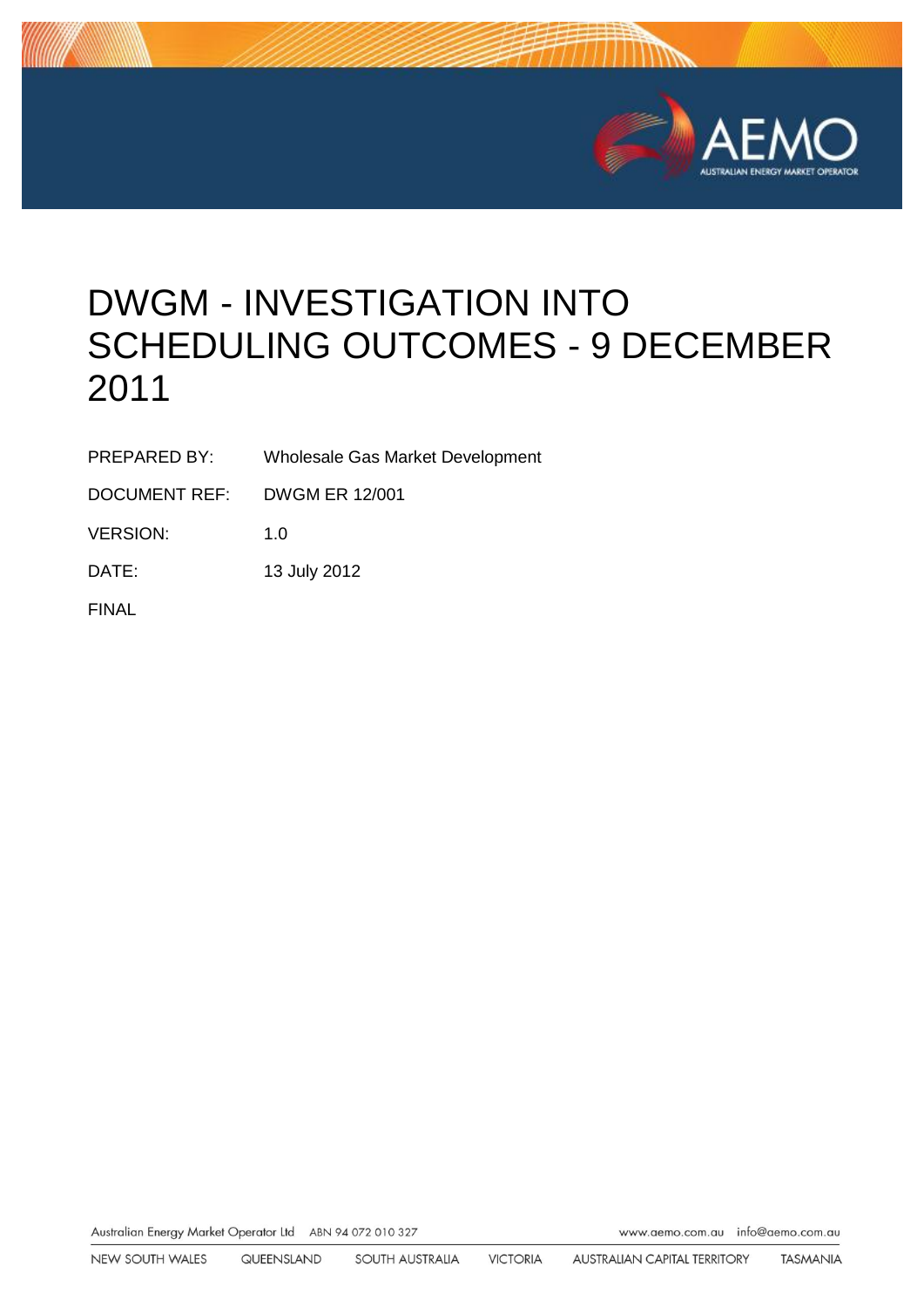

# Contents

| 1              |                                                                 |  |  |  |
|----------------|-----------------------------------------------------------------|--|--|--|
| $\overline{2}$ |                                                                 |  |  |  |
| 2.1            |                                                                 |  |  |  |
| 2.2            |                                                                 |  |  |  |
| 2.3            |                                                                 |  |  |  |
| 2.4            |                                                                 |  |  |  |
| 3              |                                                                 |  |  |  |
| 3.1            | Assessment against criteria for Unintended Scheduling Result  4 |  |  |  |
| 3.2            |                                                                 |  |  |  |
| 4              |                                                                 |  |  |  |
|                |                                                                 |  |  |  |
|                |                                                                 |  |  |  |
|                |                                                                 |  |  |  |
|                |                                                                 |  |  |  |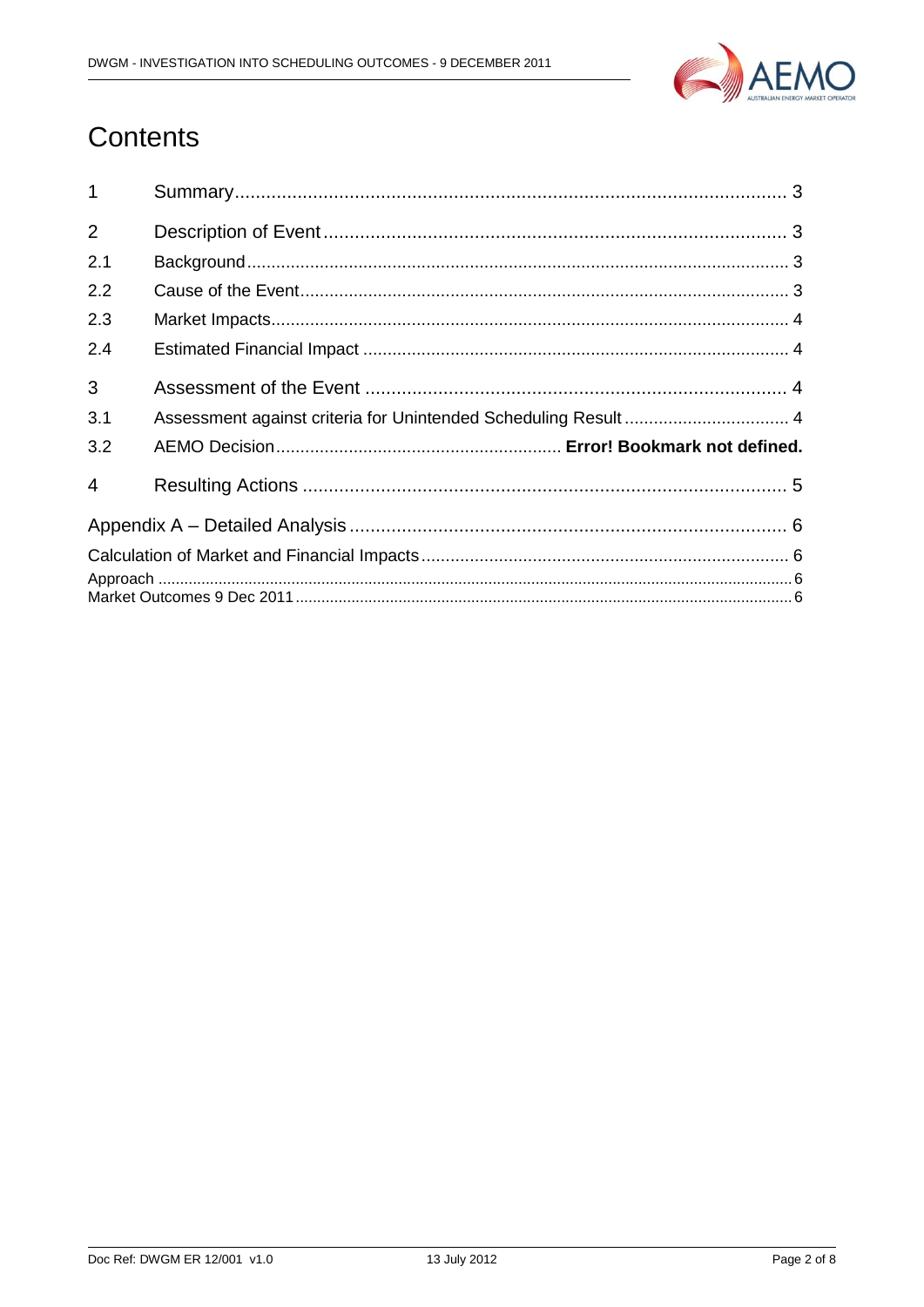

# <span id="page-2-0"></span>**1 Summary**

A data processing failure within the Transportation and Market Manager (TMM) system resulted in the incorrect tie-breaking of equally priced injection bids in the 2pm schedule on 9 December 2011. AEMO's investigation has found that the event does not qualify as an unintended scheduling result in accordance with National Gas Rule (NGR) 217.

AEMO identified a data processing failure that caused incorrect Authorised MDQ to be input into the calculation of injection-tie breaking rights during the period between 8 November 2011 and 27 April 2012. During this period, the tie-breaking of injection bids occurred in the 2pm schedule on 9 December 2011 only. The incorrect injection tie breaking rights did not impact the schedule price or total schedule quantities but did impact the proportion of injection bid quantities scheduled for each Market Participant and their imbalance payments across the 2pm, 6pm and 10pm schedules on 9 December 2011.

The maximum financial impact for an individual Market Participant as a result of the incorrect injection tie breaking rights was less than \$100 which falls below the threshold (\$20,000) for the event to qualify as an unintended scheduling result in accordance with NGR 217(4). There was no impact on the settlement of ancillary and uplift payments.

AEMO corrected the data processing failure immediately upon identification and has introduced a new data validation within the TMM system to avoid a reoccurrence of the event.

# <span id="page-2-1"></span>**2 Description of Event**

#### <span id="page-2-2"></span>**2.1 Background**

In accordance with rule 214(d), where two or more injection bids have the same price, then those injection bids that are associated with AMDQ credit certificates or Authorised MDQ should be scheduled ahead of other injection bids. AEMO determines each Market Participant's injection tie breaking right at each system injection point in accordance with the Injection Tie-Breaking Right Functional Design.

A data processing failure within the TMM system excluded the tariff V block of authorised MDQ from the calculation of the injection tie breaking rights. The incorrect injection tie breaking rights were used in schedules run during the period 8 November 2011 and 27 April 2012. AEMO's investigation found that there was one occurrence of incorrect tie breaking which occurred in the 2 pm 9 December 2011 schedule which also had an effect on the subsequent 6pm and 10pm schedules on 9 Dec 2011.

The determination of Market Participants' Longford uplift hedge quantity is performed in the Metering Management and Settlement (MMS) system and was not affected by the data processing failure.

# <span id="page-2-3"></span>**2.2 Cause of the Event**

An annual allocation of authorised MDQ for tariff V withdrawal points is made by AEMO to Market Participants for use in injection tie-breaking rights in market schedules and supporting uplift hedges<sup>1</sup> for ancillary payments. The allocation of authorised MDQ for tariff V withdrawal points is determined by AEMO by distributing the total amount of authorised MDQ for all tariff V withdrawal points to each Market Participant based on that Market Participant's share of the total amount of gas withdrawn from tariff V withdrawal points during the peak demand days for those tariff V withdrawal points in the previous winter.

The market systems require the annual allocation of authorised MDQ for tariff V withdrawal points to be entered into the market systems as an integer (no decimal places). The update by AEMO on 8 November 2011 was not entered as an integer and as such the input data could not be

<sup>-</sup>1 Section 3.2 of the Wholesale Market Uplift Payment Procedures (Victoria) v2.1.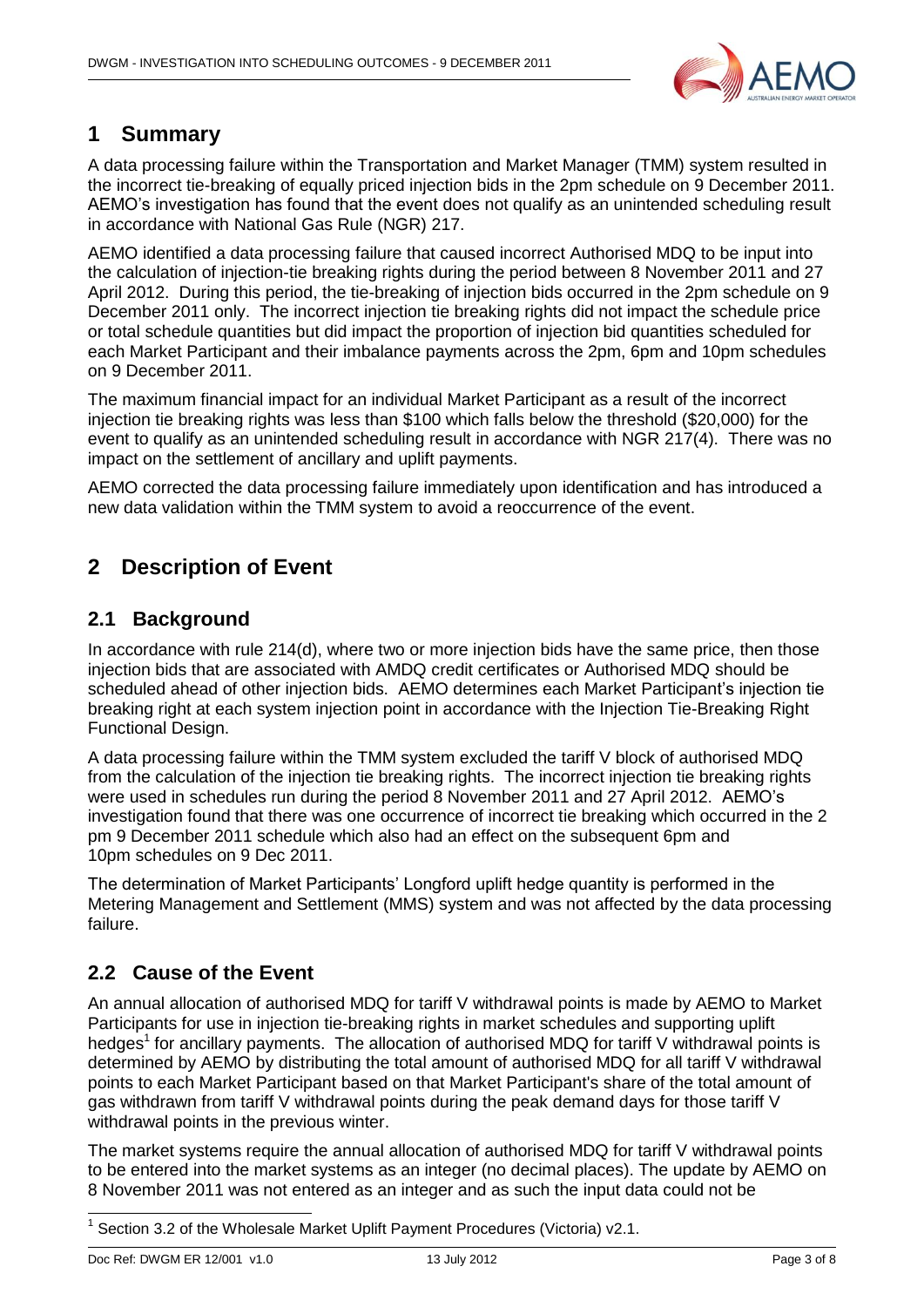

processed by the TMM system when calculating Market Participants' injection tie-breaking rights. During the period between 8 November 2011 and 27 April 2012 the tariff V block of authorised MDQ was not included in the determination of Market Participants' injection tie breaking rights due to a data processing failure. As a result, the injection tie breaking rights were too low for 10 of 14 Market Participants during this period. The incorrect injection tie-breaking rights were used as an input in gas market schedules between 8 November 2011 until 27 April 2012 when the issue was identified and subsequently rectified.

#### <span id="page-3-0"></span>**2.3 Market Impacts**

The data processing failure did not affect the market price or the total scheduled quantity for the affected schedules. However, the use of incorrect tie breaking right quantities resulted in a relatively small over or under scheduling of injection bids as detailed in *[Appendix A –](#page-5-0) Detailed [Analysis](#page-5-0)*.

The data processing failure did not affect the determination of Market Participants' Longford uplift hedge quantity and as such there was no impact on ancillary payments. Further, there was no impact on the Linepack account as a result of the event.

There was no impact on the operation of the Declared Transmission System (DTS) as a result of the event.

## <span id="page-3-1"></span>**2.4 Estimated Financial Impact**

The use of incorrect tie breaking right quantities resulted in a relatively small over or under payment of imbalance payments as detailed in *Appendix A – [Detailed Analysis.](#page-5-0)* The maximum overpayment and the maximum underpayment was less than \$100. Across all Market Participants there was no aggregate financial impact.

There was no impact on the settlement of ancillary<sup>2</sup> and uplift payments because the correct authorised MDQ quantities were used in the Metering Management and Settlement System (MMS).

A Market Participant's injection deviation quantity is the difference between their scheduled and actual injection quantities. For the purpose of estimating the financial impact of the data processing failure**,** it is assumed that the corrected scheduling results would have no impact on Market Participants' injection deviation quantities and payments.

## <span id="page-3-2"></span>**3 Assessment of the Event**

#### <span id="page-3-3"></span>**3.1 Assessment against criteria for Unintended Scheduling Result**

If AEMO investigates a scheduling outcome in response to a request from a Market Participant (in accordance with NGR 218(2)) or based on its own initiative then it must assess the scheduling outcome against NGR 217 to determine if there has been an unintended scheduling result. AEMO's assessment of the scheduling outcomes for gas day 9 December 2011 is set out in [Table 1.](#page-4-1)

 2 There were no ancillary payments during the period between 8 November 2011 and 27 April 2012.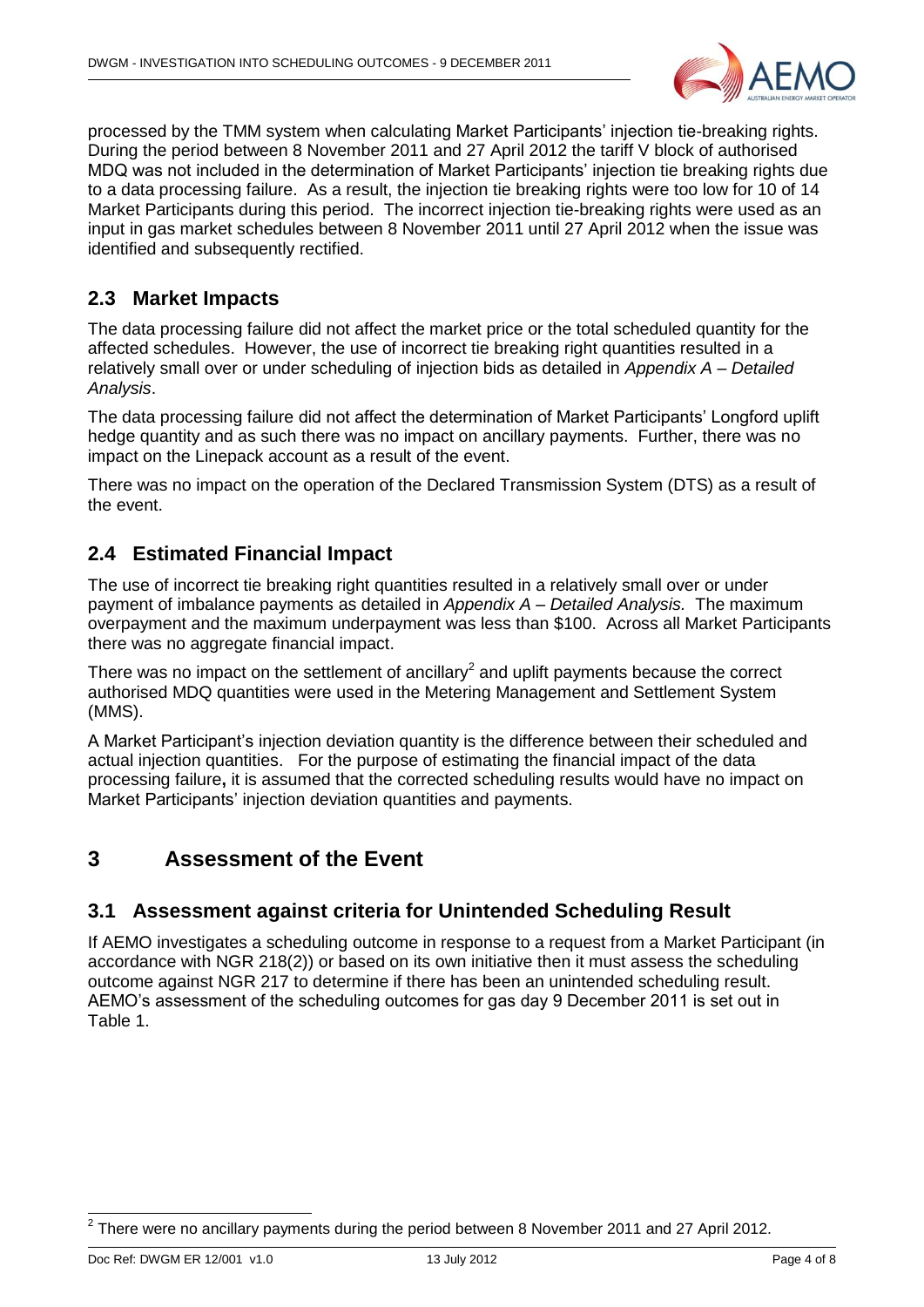

<span id="page-4-1"></span>*Table 1: Assessment of the event against NGR 217*

| Assessment criteria - NGR 217                                                                                                                                                                                                                                                                                                                                                                                                                                                                                                                 | Assessment                                                                                                                                                                                                                                                                                       |  |
|-----------------------------------------------------------------------------------------------------------------------------------------------------------------------------------------------------------------------------------------------------------------------------------------------------------------------------------------------------------------------------------------------------------------------------------------------------------------------------------------------------------------------------------------------|--------------------------------------------------------------------------------------------------------------------------------------------------------------------------------------------------------------------------------------------------------------------------------------------------|--|
| 217 (1) If scheduling instructions issued as<br>part of an operating schedule produce one or<br>more of the following results:<br>(a) equally beneficial bids are not scheduled to<br>the same extent;<br>.<br>then that result will be an <b>unintended</b><br>scheduling result unless otherwise specified<br>in subrules $(2)$ , $(3)$ or $(4)$ .                                                                                                                                                                                          | Injection bids with the same bid price were not scheduled<br>to the same extent in the 2pm operating schedule on 9<br>December 2011.                                                                                                                                                             |  |
| 217 (4) (exception subrule)<br>A result specified in subrule (1) will not be an<br>unintended scheduling result unless its<br>estimated financial effect on Market<br>Participants exceeds either:<br>(a) for an individual Market Participant,<br>\$20,000, adjusted to reflect the change in the<br>Consumer Price Index in accordance with<br>subrule (5); or<br>(b) for all individual Market Participants, an<br>aggregate of \$50,000, adjusted to reflect the<br>change in the Consumer Price Index in<br>accordance with subrule (5). | a) the maximum financial impact for an individual Market<br>Participant was less than \$100 in each of the 2pm, 6pm<br>and 10pm schedules on 9 December 2011, and<br>b) the aggregate impact on Market Participants was \$0 in<br>each of the 2pm, 6pm and 10pm schedules on 9 December<br>2011. |  |

#### **3.2 Outcomes**

AEMO has determined that the scheduling outcomes on gas day 9 December 2011 was not an unintended scheduling result in accordance with rule 217(4).

## <span id="page-4-0"></span>**4 Resulting Actions**

AEMO identified the data processing failure on 27 April 2012 during the course of the industry testing program conducted as part of Gas Market System Release 30 (April 2012). Upon identification of the failure, AEMO re-entered the annual allocation of authorised MDQ for tariff V withdrawal points in the correct data format.

AEMO has implemented a new data validation within the TMM system to alert AEMO Gas System Operations if there is a failure to process the input data.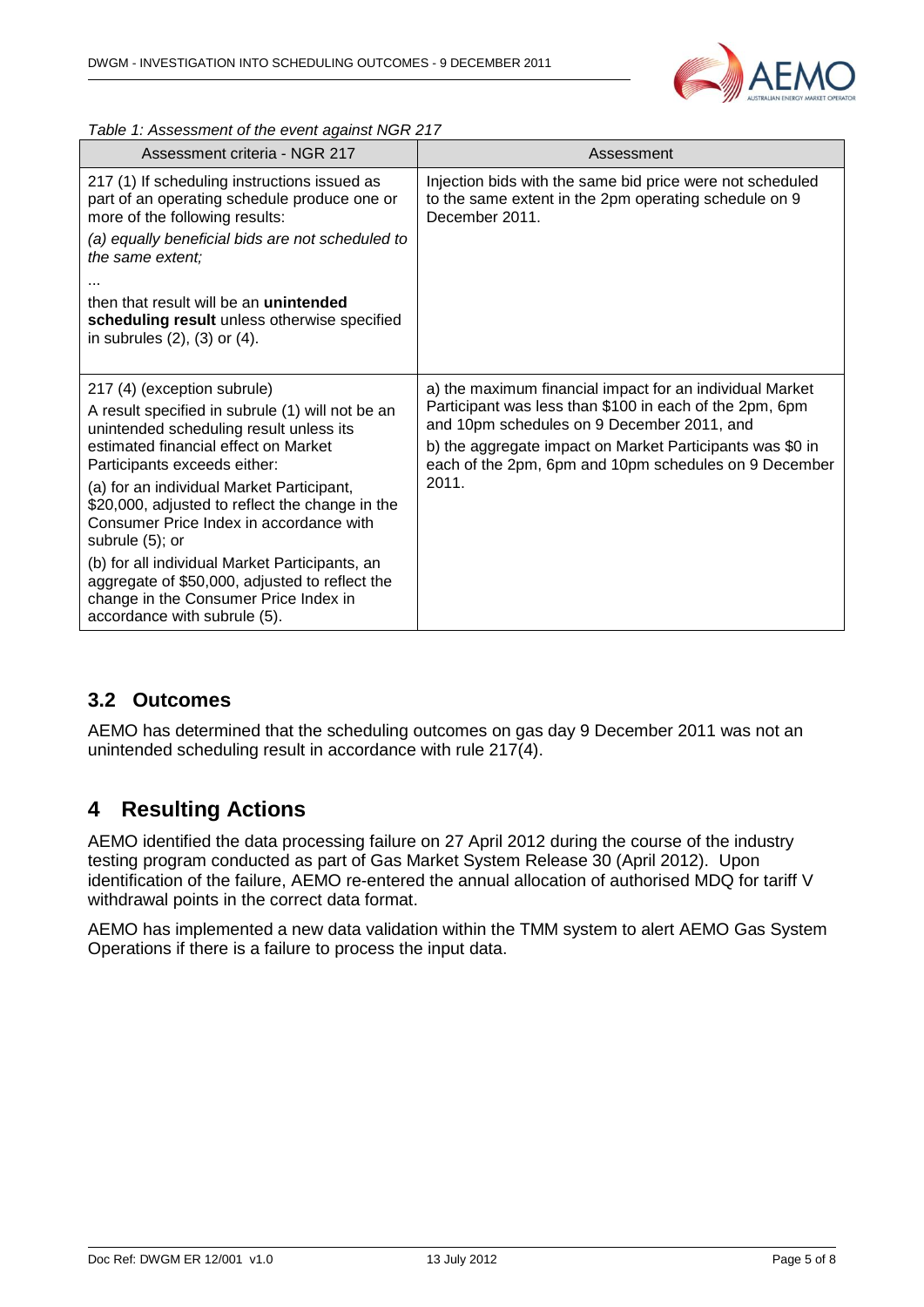

# <span id="page-5-0"></span>**Appendix A – Detailed Analysis**

#### <span id="page-5-1"></span>**Calculation of Market and Financial Impacts**

#### <span id="page-5-2"></span>**Approach**

AEMO analysed the scheduling results during the period between 8 November 2011 and 27 April 2012 and identified that the 2pm schedule on 9 December 2011 was the only schedule requiring the tie-breaking of equally priced injection bids and hence was the only gas day affected by the data processing failure.

To calculate the market and financial impact of the data processing failure, AEMO compared the original operating schedules with a revised set of operating schedules for gas day 9 December 2011. To calculate the revised schedules, AEMO reallocated the authorised MDQ for tariff V withdrawal points and recalculated the injection tie breaking rights. AEMO then determined revised operating schedules in the Market and Clearing Engine (MCE) using the corrected injection tie breaking rights in conjunction with the original set of scheduling input data.

A Market Participant's injection deviation quantity is the difference between their scheduled and actual injection quantities. For the purpose of estimating the financial impact of the data processing failure, it is assumed that the corrected scheduling results would have no impact on Market Participants' injection deviation quantities and payments. That is, a Market Participant would have deviated from their operating schedule by the same quantity regardless of whether that schedule quantity was higher or lower than it should have been.

#### <span id="page-5-3"></span>**Market Outcomes 9 Dec 2011**

Tie breaking of injection bids using incorrect injection tie breaking rights occurred in the 2 pm 9 December 2011 schedule which also had an effect on the subsequent 6pm and 10 pm schedules on gas day 9 Dec 2011. As shown in [Table 2,](#page-5-4) the maximum over or under scheduling of a Market Participant was less than 1,000 GJ per schedule.

| Schedule                                                                  | 2pm        | 6 <sub>pm</sub>                   | 10pm     |
|---------------------------------------------------------------------------|------------|-----------------------------------|----------|
|                                                                           |            | Change to imbalance quantity (GJ) |          |
| Maximum under scheduling for a<br>Market Participant.                     | $< -1,000$ | $\leq -1.000$                     | $< -200$ |
| Maximum over scheduling for a<br>Market Participant.                      | < 1,000    | < 1.000                           | < 200    |
| Total mismatch in schedule<br>outcomes across all Market<br>Participants. | 0          | 0                                 |          |

<span id="page-5-4"></span>*Table 2: Impact on imbalance quantities for gas day 9 December 2011*

Relatively low market prices on gas day 9 December 2011 resulted in a small net financial impact for Market Participants. As shown in **Error! Reference source not found.**, the maximum under or over payment for an individual Market Participant on gas day 9 December 2011 was less than \$100.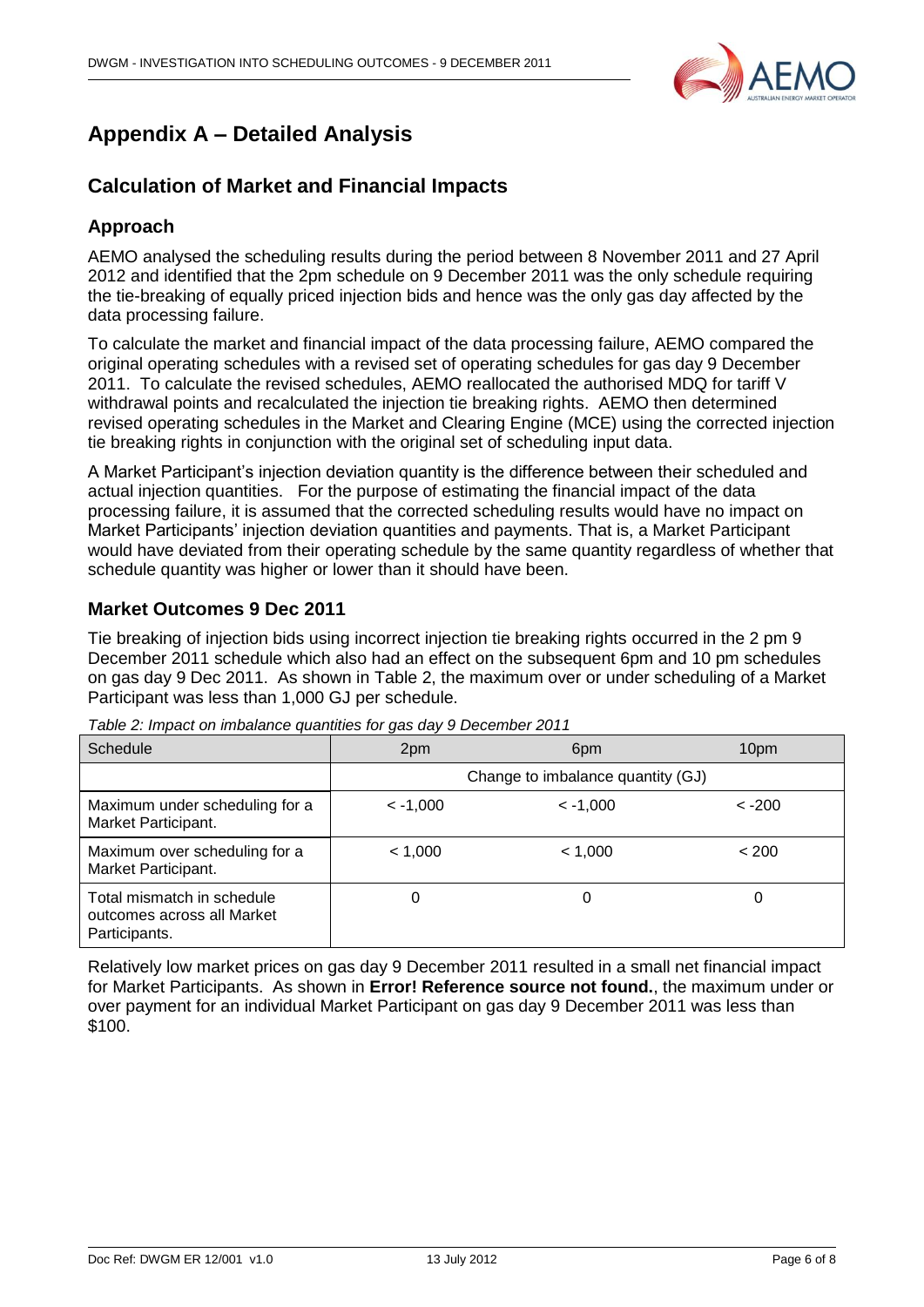

*Table 3: Market Participant financial impact for gas day 9 December 2011*

| Schedule                                           | 2pm    | 6pm        | 10pm   |
|----------------------------------------------------|--------|------------|--------|
| Market Price (\$/GJ)                               | \$0.00 | \$0.10     | \$0.00 |
| Maximum imbalance<br>underpayment                  | \$0    | $< -\$100$ | \$0    |
| Maximum imbalance<br>overpayment                   | \$0    | $<$ \$100  | \$0    |
| Total difference across all Market<br>Participants | \$0    | 0          | \$0    |